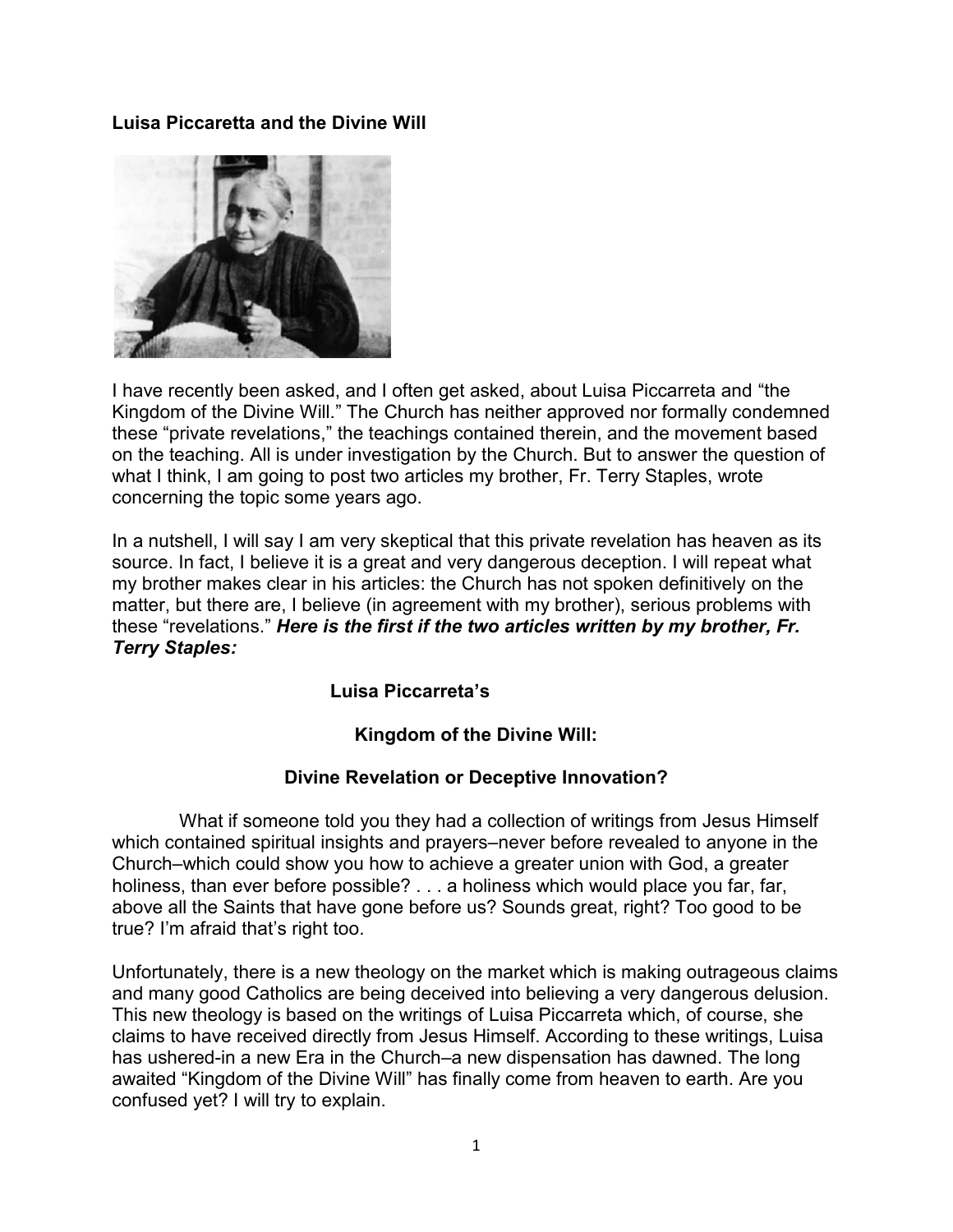### **What is the "Kingdom of the Divine Will"?**

According to the alleged revelations of Luisa Piccarreta there are three great Eras in salvation history which correspond to, and follow from, three great "fiats." The first great fiat is the creative fiat: God creates all things by His Word—His "fiat"; this initiates the "age of creation." The second fiat was made by the Blessed Virgin Mary: "let it be done to me…"; this ushered in the "age of redemption." Finally, after many years of struggle and turmoil in the Church, God has decided to complete the work of creation and redemption by inspiring the third fiat: Luisa Piccarreta said, "let it be done to me…"; and her fiat, which is on an equal par with the fiat of creation and the fiat of our Blessed Mother, has brought the Church to a new level of sanctity. We now enter the "Era of Sanctification." With Luisa's fiat, the Kingdom of the Divine Will has come to earth and is available to all who will say "yes" to the Divine Will. Eventually, this new gift to the Church, the gift of the Divine Will, will spread to all its members and all of creation will be restored to a manner of life on a par with the life of Adam and Eve before the Fall. This new Kingdom is referred to as the Kingdom of the Divine Will (KDW).

This talk about "three Eras," three "fiats," an "Age of Sanctification" and the advent of the "Kingdom of the Divine Will" should sound very strange to Catholic ears simply because it has never been taught by the Church; but, the question before us today is: could it possibly be true? After all, can't God do whatever He wants? How can we judge such as claim? Before answering these questions, we will first consider this new theology more deeply.

#### **What Does it Mean to "Live in the Kingdom of the Divine Will"?**

According to Luisa's revelations, to "live in the Divine Will" is to literally possess the Divine Will itself in such a way that your actions become purely divine. Before Luisa came along, all that could be achieved by the Saints was a "poor and lowly union with God." They could, by grace, do God's will, but they could not actually possess the Divine Will and have It act in their stead. This new way of possessing the Divine Will has been introduced to the Church by Jesus Himself through Luisa (although Adam, Eve, and our Blessed Mother had this gift prior to Luisa). Here is how Jesus allegedly explains this new way of acting to Luisa: "When a soul acts in my Will her humanity is, as it were, suspended. Then the Divine Life of my Love takes its place and acts; and, as it acts in a creature, my love finds itself unburdened of its desire for expression" (BH, p. 94). [1] Contrasting the "old way" of holiness–i.e. obedience to God's will by grace–with the new way–i.e. possession of the Divine Will– Jesus allegedly tells Luisa, ". . . to live in My Will is to reign in It and with It, while to do My Will [the "old way"] is to be at My orders. …To live in My Will is to live with a single Will–God's Will–a Will all Holy, all Pure, all Peace." [2] Many more examples could be sighted from her writings, hopefully this is enough to convey just how radical her claims really are. This leads us to the next question.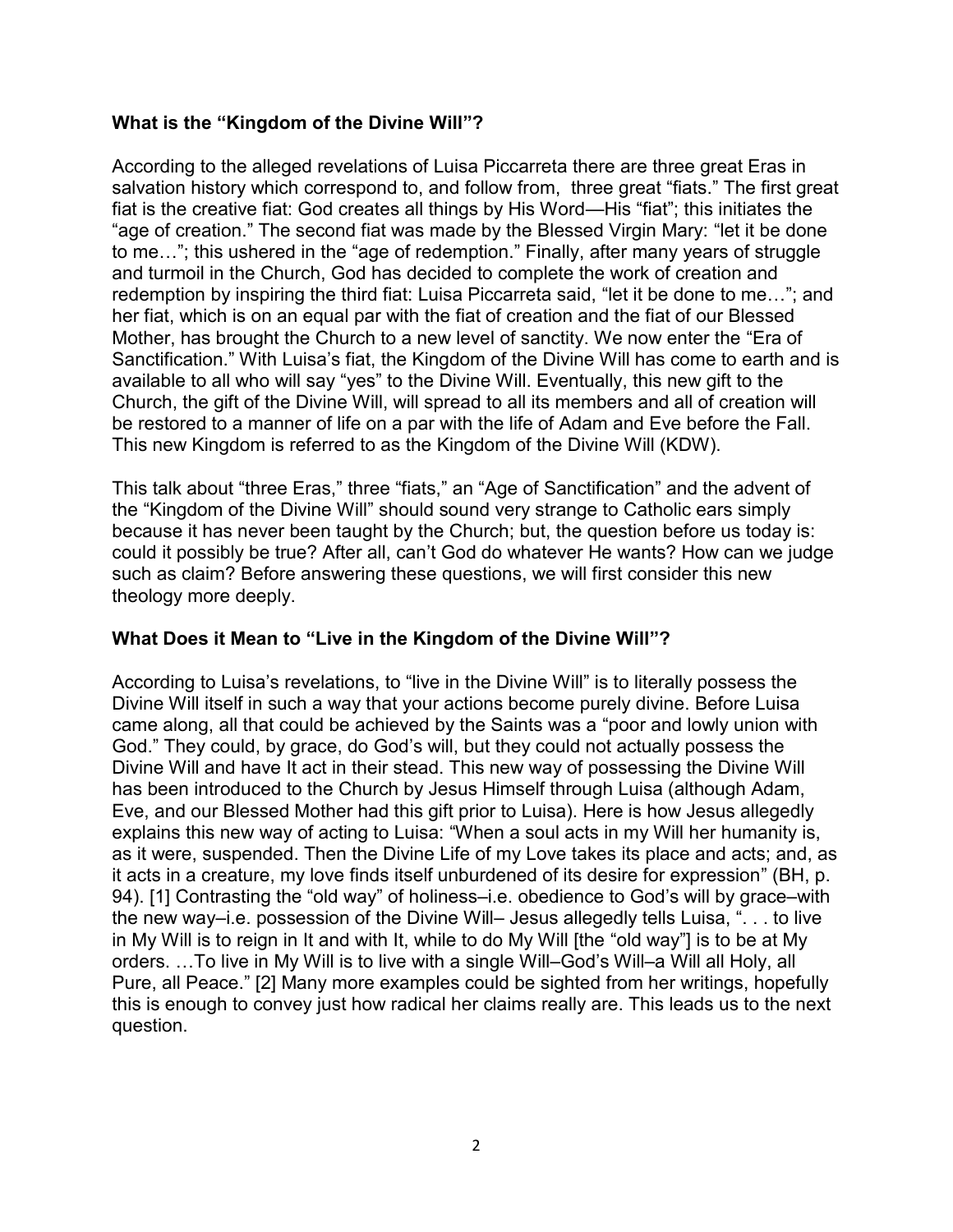#### **How Does One Receive the Gift of the Divine Will?**

To receive this sublime gift of the Divine Will you must do two things: (1) become familiar with Luisa's writings, and (2) fervently ask for the gift. Since Jesus has allegedly deposited this new doctrine with Luisa, the only way to receive the understanding necessary to acquire the gift is to have recourse to Luisa's writings. Jesus refers to her as the "second mother" to the Church, surpassed in sanctity only by the Blessed Virgin Mary. Our Lord allegedly says to Luisa,

Since my Mother [Mary] was entrusted to Me and, being a Priest to Her, I entrusted to Her as a sanctuary all the laws, precepts and doctrines that the Church needed to possess. And, faithful as She was and zealous for even one of my words so they would not be lost, She deposited them in my faithful disciple, John. And for that reason my Mother has supremacy over all the Church. In the same way I have done this with you [Luisa]. Being necessary to serve the *Fiat Voluntas Tua* to all the Church, I have entrusted you to one of my ministers so that you might deposit in him everything I reveal to you about my Will: The Goods that it contains and how the creature should enter into it and how the paternal kindness wants to open another era of grace, putting the goods he possesses in heaven in common with the creature and restoring to man his lost happiness. (p. 14, BH).

At this point, you may be thinking, "This sounds strange, but how do I know whether or not God has given the Church a second mother who has made a way for us to achieve a new level of sanctity? This brings us to the \$10,000.00 question:

# **What's Wrong with the KDW?**

The doctrine associated with the KDW, as presented above, is very problematic to say the least. For the purposes of this article, I will focus on one major problem: it violates the Catholic notion of Divine Revelation. In the First Eucharistic Prayer of the Holy Mass, the Church proclaims a central teaching of the Catholic faith: ". . . we offer them [the gifts] for all who hold and teach the Catholic faith that comes to us from the Apostles." The Second Vatican Council teaches us:

Everything we need for holiness and increase in faith has been handed on from the Apostles once and for all (cf. Jude 3). What was handed on by the apostles comprises everything that serves to make the People of God live their lives in holiness and increase their faith. In this way the Church, in her doctrine, life and worship, perpetuates and transmits to every generation all that she herself is, all that she believes. (DV #8).

Contrary to this teaching, Jesus allegedly revealed to Luisa that "everything that serves to make the People of God live their lives in holiness . . ." was *not* handed on from the Apostles. Rather, Jesus told her that God has waited for this time in history to reveal to the Church a new and better way of holiness unknown to the Apostles. These are allegedly Jesus' words to Luisa,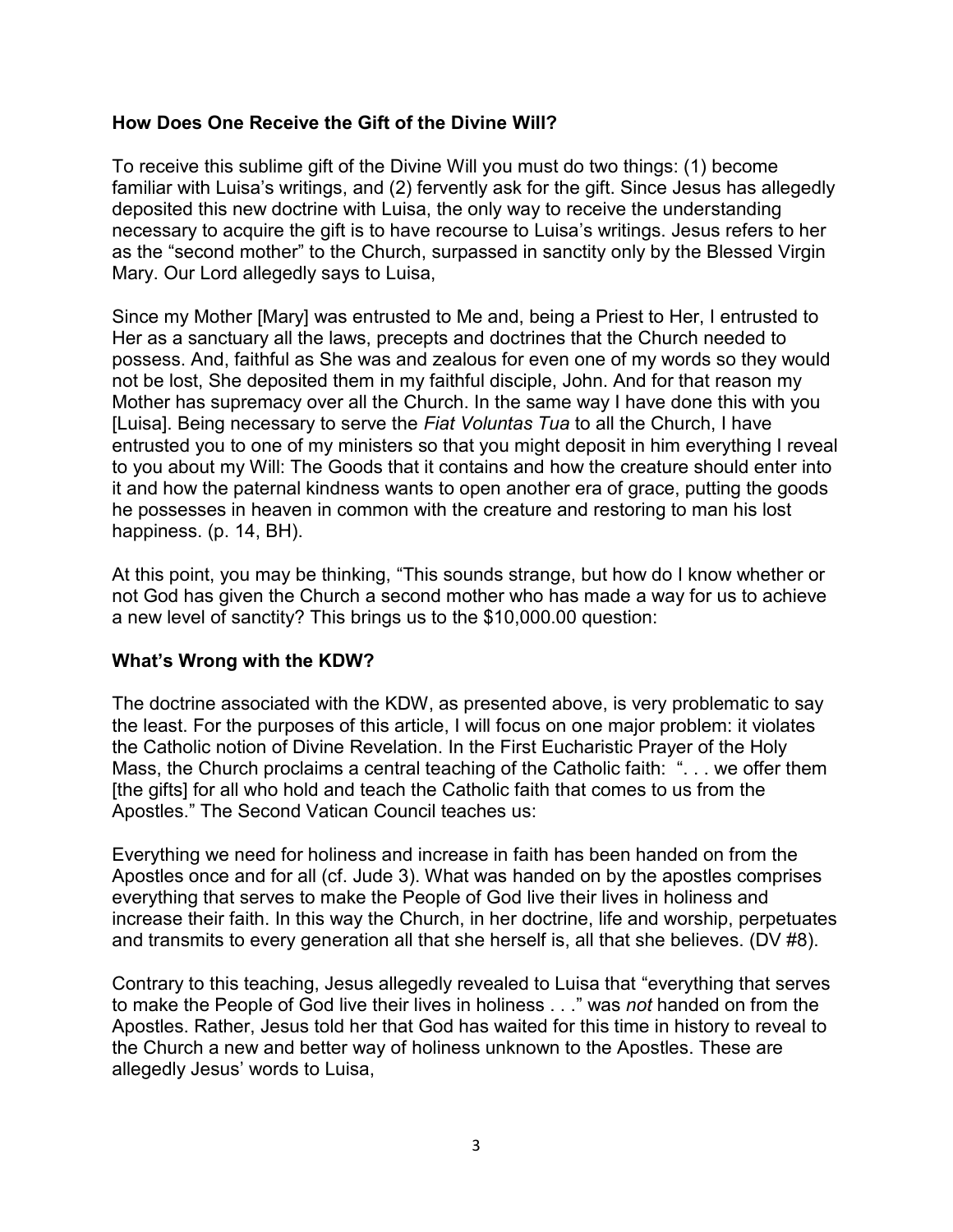"…it is certain that I have called you first over other souls. Because to no other souls, however much I have loved them, have I shown How to live in my Will, The effects, the marvels, the riches that the creature receives who acts in my supreme will. Search the lives of the Saints as much as you wish or in books of doctrine and you will not find the wonders of My Will working in the creature and the creature acting in my will. The most you will find will be resignation, abandonment, the union of wills, but the divine will working in the creature and the creature in my will, you will not find this in anyone. This signifies that the time had not arrived in which my kindness would call the creature to live in such a sublime state. Moreover, even the way I ask you to pray is not found in any other…" (BH, p. xix).

Clearly, we have a contradiction here, right? I think so, but for the KDW enthusiast, some possible objections remain unanswered. Further clarification is necessary.

### **What about Private Revelation?**

If it is true that "everything we need for holiness and increase in faith has been handed on from the Apostles," what about all the sacramentals and devotions in the Church which have been introduced after the Apostles? What about the Rosary, the Scapular, the Miraculous Medal, Louis DeMontfort's consecration to Mary? Aren't these things "needed for holiness and increase in faith"? In order to answer this objection and distinguish between these sacramentals and Luisa's new doctrine, we must understand the role of private revelation in the Church. For this we look to our handy Catechism:

"Throughout the ages, there have been so-called "private" revelations, some of which have been recognized by the authority of the Church. They do not belong, however, to the deposit of faith. It is not their role to improve or complete Christ's definitive Revelation, but to help live more fully by it in a certain period of history….

"Christian faith cannot accept "revelations" that claim to surpass or correct the Revelation of which Christ is the fulfilment, as is the case in certain non-Christian religions and also in certain recent sects which base themselves on such 'revelations.'" (CCC #67).

Notice the role of private revelations: they help us to live more fully by *the* Revelation that we already have. They cannot "improve or complete" what comes to us from the Apostles. Thus, devotions, which are sometimes based upon private revelation, such as the Rosary, Scapular, etc…, do not, and cannot, add any new doctrine to the Church; they simply help us to express and live our faith in a certain period of history. Our Holy Father, John Paul II, emphasized this point while making a pilgrimage to Fatima. He said,

"The Church has always taught and continues to proclaim that God's revelation was brought to completion in Jesus Christ, who is the fullness of that revelation, and that "no new public revelation is to be expected before the glorious manifestation of our Lord" (*Dei Verbum*, 4). The Church *evaluates* and *judges* private revelations by the criterion of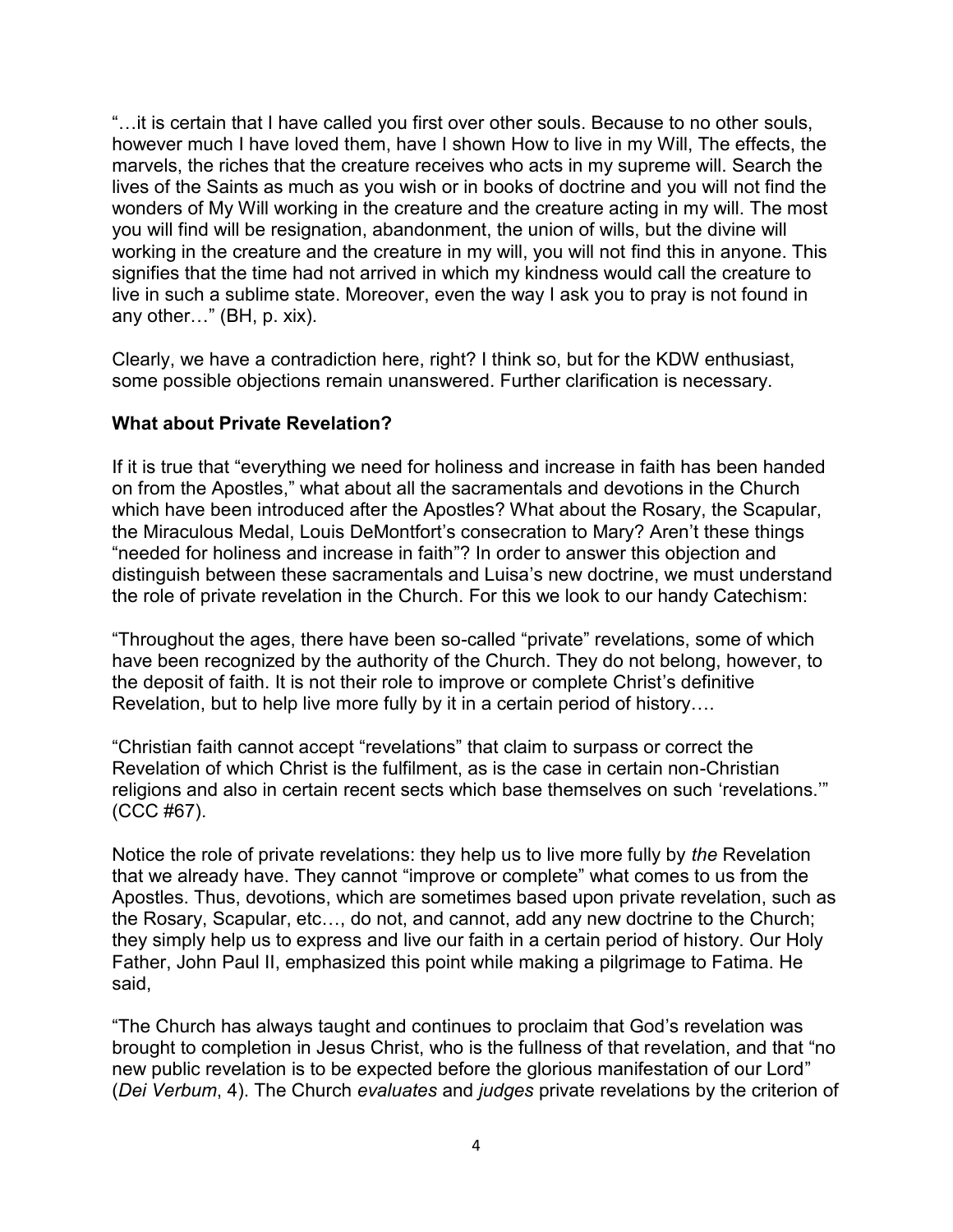conformity with that single public Revelation. If the Church has accepted the message of Fatima, it is above all because that message contains *a truth and a call* whose basic content is *the truth and the call of the Gospel* itself." [3]

From what has been said, the following criteria for judging a private revelation can be given: the teaching given in any private revelation must be demonstrable from Scripture and Tradition *apart from* any reference to the private revelation itself. In other words, the deposit of faith, "everything we need for holiness and increase of faith," must be able to stand on its own without any reference to private revelation.

Now, we are ready to apply this criteria to Luisa's revelations. Luisa's "revelations" claim to do much more than help us live by what we have received. She claims to have opened an entirely new "era of grace" which was previously unknown to the Church. According to her revelations, what we have received from the Apostles is not enough to complete our sanctification–her revelations are *essential*. Here are the alleged words of Jesus to Luisa:

"With three FIAT's I will complete the work of sanctification in man. . . . The generations will not cease until my Will reigns on earth. My Redemptive FIAT [i.e. Mary's] will interpose itself between the Creative FIAT and the Sanctifying FIAT [Luisa's]. They will entwine, all three together, and bring to fulfillment the sanctification of man. The Third FIAT [i.e. Luisa's] will give creatures such grace that they will return almost to their original state. Only when I have seen man as he emerged from Me, will my work be complete. Then will I enjoy perpetual repose in this, my last FIAT. Only the Life of my Will shall return man anew to his original state. Therefore, be attentive and together with Me, help Me accomplish the sanctification of creatures." (P. 125, BH).

Clearly, her revelations claim to improve and complete *the* Revelation we have received from the Apostles. The promoters of the KDW, basing themselves on Luisa's writings, unabashedly claim that without referring to her writings, and without her fiat, it is impossible for us to reach the fullness of sanctity that God desires for all Christians. This claim contradicts Catholic teaching.

At this point, I believe we've established that Luisa's "revelations" claim to do more than a private revelation can do. But, another objection remains.

#### **Development of Doctrine?**

Some will argue that Luisa's "new doctrine" is not new at all. They claim that while her doctrine has obviously never been taught by the Church, it has remained hidden in Sacred Scripture and thus it is actually a part of *the* Revelation which comes to us from the Apostles. The Church . . . well . . . the Church just never realized it was there until Luisa. In other words, her teachings are defended under the guise of a legitimate "development of doctrine." To answer this objection, we must review the Catholic understanding of how doctrine can expand and develop over time.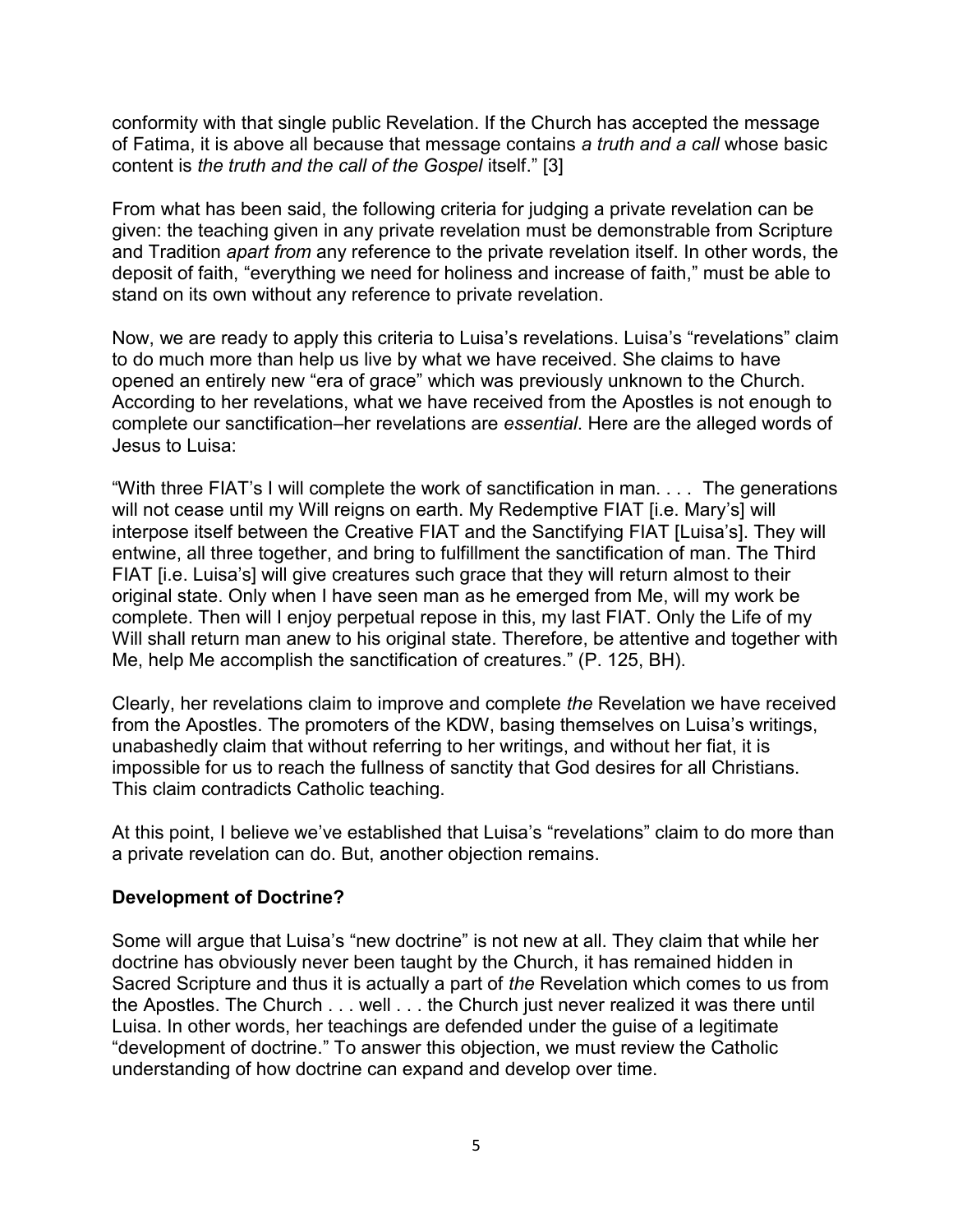There *is* a genuine development of doctrine within the Church which is described in the Second Vatican Council as follows: "The Tradition that comes from the apostles makes progress in the Church, with the help of the Holy Spirit. There is a growth in insight into the realities and words that are being passed on" (*Dei Verbum*, #8). The important characteristic of a true development is that it is gradual; i.e., it progresses and grows in the Church over time. Following the example of Jesus' parable of the mustard seed (Mk 4:31), legitimate development can be compared to the growth of a plant. Over the years it gradually, almost unperceptively, expands and yet remains the same plant. Our Catechism characterizes the development of doctrine in this way:

"'The Christian economy, therefore, since it is the new and definitive Covenant, will never pass away; and no new public revelation is to be expected before the glorious manifestation of our Lord Jesus Christ.' Yet even if Revelation is already complete, it has not been made completely explicit; it remains for Christian faith gradually to grasp its full significance over the course of the centuries." (CCC #66).

Hopefully, we can distinguish at this point the difference between the development of doctrine and an innovation of doctrine (which cannot be accepted). Every legitimate development in the Church must be organically connected to the Tradition: it builds upon and deepens what is already present in the minds of the faithful. Luisa's new doctrine is not, by her own admission, connected with the Tradition; it is foreign to the mind of the Church. Therefore, it does not qualify as a genuine development of doctrine.

Perhaps some examples will help clarify. Some have tried to compare Luisa's new teachings to the doctrine of the Assumption of Mary which was not defined by the Church until 1950. "What about the Assumption of the Blessed Virgin Mary?" they ask, "how can we say that this doctrine comes to us from the Apostles?" We will let Pope Pius XII answer this question and explain the rationale for defining the Assumption as a legitimate development of doctrine:

"Since the universal Church, within which dwells the Spirit of Truth who infallibly directs it toward an ever more perfect knowledge of the revealed truths, has expressed its own belief many times over the course of the centuries, and since the bishops of the entire world are almost unanimously petitioning that the truth of the bodily Assumption of the Blessed Virgin Mary into heaven should be defined as a dogma of divine and Catholic faith-this truth which is based on the Sacred Writings, which is thoroughly rooted in the minds of the faithful, which has been approved in ecclesiastical worship from the most remote times, which is completely in harmony with the other revealed truths, and which has been expounded and explained magnificently in the work, the science, and the wisdom of the theologians-we believe that the moment appointed in the plan of divine providence for the solemn proclamation of this outstanding privilege of the Virgin Mary has already arrived." (Munificentissimus Deus #41).

Notice the criterion the Holy Father specifies to demonstrate the authenticity of the doctrine: it is "based on the Sacred Writings", it is "thoroughly rooted in the minds of the faithful," it is "approved in ecclesiastical worship from the most remote times," it is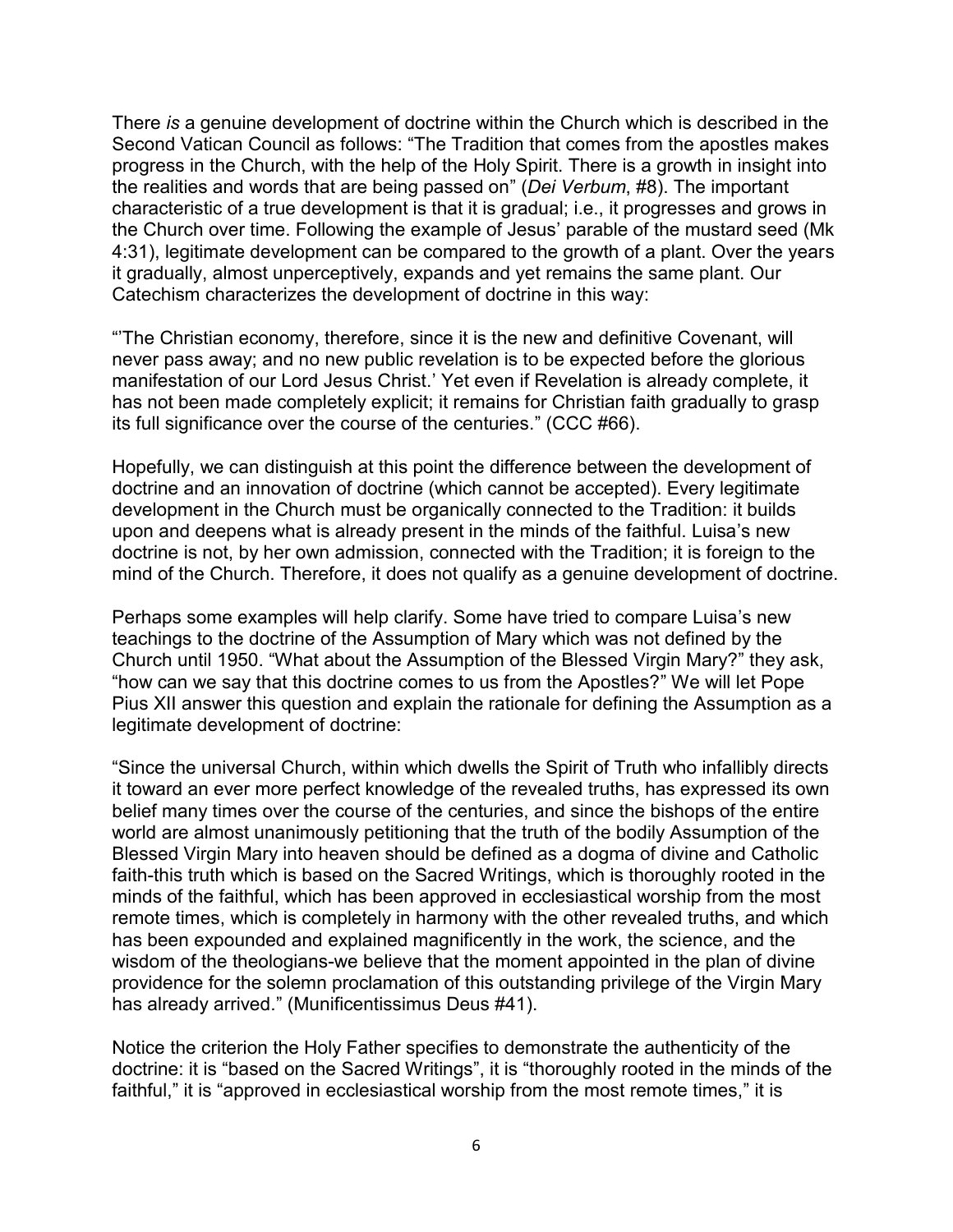"completely in harmony with the other revealed truths," etc…. These are the marks of a legitimate development of doctrine. The doctrine of the Assumption cannot be traced to any individual person. It was not conceived as a personal "revelation." It is rooted in Scripture and Tradition and has been an approved doctrine from the earliest days of Christianity.

How does Luisa's doctrine stand up against these criterion? Unfortunately, the doctrine of a new "Era of Sanctification" initiated by a third "fiat" which would be necessary to bring our sanctification and redemption to completion, is simply not found in the Tradition. It is by definition, and by Luisa's own admission, a new doctrine never before revealed to the Church: it is completely outside the deposit of faith. It fails every test of being an authentic development . . . it is not Catholic teaching.

There is one last objection which I feel obliged to address since I have personally encountered this many times. Some will argue: "But, Adam, Eve and Mary received the gift of the Divine Will, this proves that it is not 'new doctrine.'" Or, what amounts to the same argument: "But Luisa's writings fulfill the Lord's prayer, doesn't this imply they are rooted in Scripture and Tradition?" Both these questions obviously employ circular reasoning: they beg the question. The question is, do her writings fulfill the Lord's prayer? We cannot conclude that they do, simply because they say they do. That would be a circular argument. How, then, can we know? The answer is, we must interpret the Scriptures with the mind of the Church. The Second Vatican Council teaches: "But since sacred Scripture must be read and interpreted with its divine authorship in mind, no less attention must be devoted to the content and unity of the whole of Scripture, taking into account the Tradition of the entire Church and the analogy of faith, if we are to derive their true meaning from the sacred texts" (DV #12). This is a very important aspect of Catholic exegesis. We cannot base our interpretation of Scripture solely on private revelation (cf. 2 Pet 1:20). Practically every heresy, every Protestant sect, every false doctrine promoted under the name "Christian," claims to be founded on Sacred Scripture. Whenever we wrest the Scriptures from Tradition we come away with an invalid interpretation. Luisa's interpretation of the Lord's prayer is completely novel by her own admission. Luisa claims that the words "thy will be done on earth as it is in heaven" actually refer to the coming of the "Era of Sanctification" in which those who follow her teachings are elevated above all the Saints that have gone before them. They will fulfill this prayer by literally possessing the Divine Will on earth, and with this new possession, accomplish God's will on earth precisely as the Saints do in heaven. Throughout the history of the Church we have seen innumerable commentaries on the Lord's Prayer. The Church, as our Mother and Teacher, has drawn from the treasures of her Tradition and offered rich instruction on the Lord's Prayer, especially in the *Catechism of the Council of Trent* and the new *Catechism of the Catholic Church*. The Church has never understood the Lord's Prayer to have the meaning being promoted today by the KDW movement. Luisa's interpretation is based solely on private revelation, it has no connection with the Tradition of the Church and is foreign to the analogy of faith. The conclusion is obvious, Luisa's writings do not fulfill the Lord's Prayer according to Catholic exegesis.